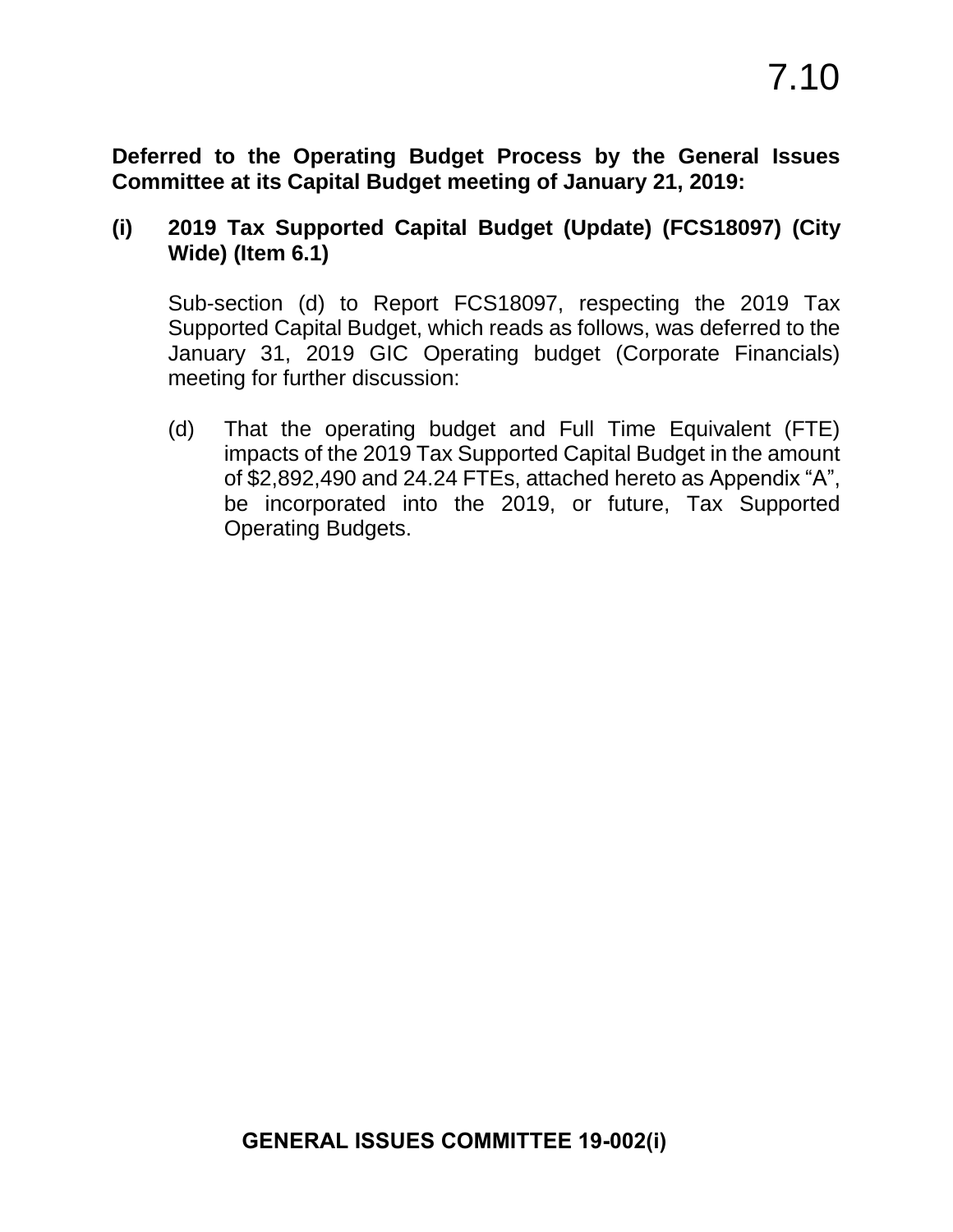## *2019 TAX CAPITAL BUDGET OPERATING BUDGET IMPACTS & FTE IMPACTS FOR PROJECTS INCLUDED IN THE 2019 FINANCING PLAN*

| PROJECTS INCLUDED IN THE 2019 FINANCING PLAN                                | anticipated with<br><b>Capital Project</b> | <b>Operating Impact</b><br>2019 Approval of | Anticipated Year Operating Impact will be realized<br>(based on one year following final year of construction,<br>actual timing may vary) |        |      |                                                                     |  |                               |
|-----------------------------------------------------------------------------|--------------------------------------------|---------------------------------------------|-------------------------------------------------------------------------------------------------------------------------------------------|--------|------|---------------------------------------------------------------------|--|-------------------------------|
|                                                                             | <b>FTE (#)</b>                             | \$ (000's)                                  |                                                                                                                                           | 2019   |      | 2020<br>FTE (#) $\frac{1}{5}$ (000's) FTE (#) $\frac{1}{5}$ (000's) |  | 2021<br>FTE $(\#)$ \$ (000's) |
| <b>City Manager</b>                                                         |                                            |                                             |                                                                                                                                           |        |      |                                                                     |  |                               |
| <b>Human Resources</b>                                                      |                                            |                                             |                                                                                                                                           |        |      |                                                                     |  |                               |
| 20519579703 Performance and Learning Management System                      |                                            | 150.00                                      |                                                                                                                                           |        |      | 150.00                                                              |  |                               |
| <b>Total City Manager</b>                                                   |                                            | 150.00                                      |                                                                                                                                           |        |      |                                                                     |  |                               |
| <b>Planning &amp; Economic Development</b>                                  |                                            |                                             |                                                                                                                                           |        |      |                                                                     |  |                               |
| <b>Licencing and By-Law</b>                                                 |                                            |                                             |                                                                                                                                           |        |      |                                                                     |  |                               |
| 4501951900 Vehicle Purchases - Licensing                                    |                                            | 22.59                                       |                                                                                                                                           | 22.59  |      |                                                                     |  |                               |
| 4501957900 Handheld Ticketing Device-System Integration                     |                                            | 82.00                                       |                                                                                                                                           |        |      | 82.00                                                               |  |                               |
| <b>Urban Renewal</b>                                                        |                                            |                                             |                                                                                                                                           |        |      |                                                                     |  |                               |
| 8201703706 Community Downtowns and BIA                                      |                                            | 11.00                                       |                                                                                                                                           |        |      | 11.00                                                               |  |                               |
| <b>Planning Services</b>                                                    |                                            |                                             |                                                                                                                                           |        |      |                                                                     |  |                               |
| 8121957900 3D Model Development                                             |                                            | 3.00                                        |                                                                                                                                           |        |      | 3.00                                                                |  |                               |
| <b>Tourism and Culture</b>                                                  |                                            |                                             |                                                                                                                                           |        |      |                                                                     |  |                               |
| 7201841803 St. Mark's Interior Restoration                                  | 0.50                                       | 42.00                                       |                                                                                                                                           |        | 0.50 | 42.00                                                               |  |                               |
| <b>Total Planning &amp; Economic Development</b>                            | 0.50                                       | 160.59                                      |                                                                                                                                           |        |      |                                                                     |  |                               |
| <b>Healthy and Safe Communities</b>                                         |                                            |                                             |                                                                                                                                           |        |      |                                                                     |  |                               |
| Paramedic                                                                   |                                            |                                             |                                                                                                                                           |        |      |                                                                     |  |                               |
| 7641951102 Paramedic Helmet Replacement<br>7641951103 Ambulance Enhancement | 10.00                                      | 17.00<br>670.00                             | 10.00                                                                                                                                     | 670.00 |      | 17.00                                                               |  |                               |
| <b>Total Healthy and Safe Communities</b>                                   | 10.00                                      | 687.00                                      |                                                                                                                                           |        |      |                                                                     |  |                               |
| <b>Corporate Services</b>                                                   |                                            |                                             |                                                                                                                                           |        |      |                                                                     |  |                               |
| Information Technology (IT)                                                 |                                            |                                             |                                                                                                                                           |        |      |                                                                     |  |                               |
| 3501857801 IT Strategy and Enterprise Architecture                          | 1.00                                       | 125.00                                      | 1.00                                                                                                                                      | 125.00 |      |                                                                     |  |                               |
| 3501957905 Strategic Theme Enabling                                         | .25                                        | 275.00                                      | .25                                                                                                                                       | 40.00  |      | 235.00                                                              |  |                               |
| 3501857806 Data Centre HVAC                                                 |                                            | 7.00                                        |                                                                                                                                           | 7.00   |      |                                                                     |  |                               |
| 3501957906 IT Strategy - Strategic Theme IT Optimization                    |                                            | 2.00                                        |                                                                                                                                           | 2.00   |      |                                                                     |  |                               |
| <b>Customer Service &amp; POA</b>                                           |                                            |                                             |                                                                                                                                           |        |      |                                                                     |  |                               |
| 2051957901 Corporate Wide Customer Experience Feedback Program              |                                            | 157.00                                      |                                                                                                                                           |        |      | 157.00                                                              |  |                               |
| <b>Total Corporate Services</b>                                             | 1.25                                       | 566.00                                      |                                                                                                                                           |        |      |                                                                     |  |                               |
| <b>Public Works Tax Funded</b><br><b>Corporate Facilities</b>               |                                            |                                             |                                                                                                                                           |        |      |                                                                     |  |                               |
| 3541849003 Backflow Prevention for Various Facilities                       |                                            | 120.00                                      |                                                                                                                                           |        |      | 120.00                                                              |  |                               |
| <b>Sub-Total Corporate Facilities</b>                                       |                                            | 120.00                                      |                                                                                                                                           |        |      |                                                                     |  |                               |
| <b>Recreation Facilities</b>                                                |                                            |                                             |                                                                                                                                           |        |      |                                                                     |  |                               |
| 7101841800 Parks North Yard at Bayfront Park                                |                                            | 30.00                                       |                                                                                                                                           |        |      | 30.00                                                               |  |                               |
| <b>Sub-Total Recreation Facilities</b>                                      |                                            | 30.00                                       |                                                                                                                                           |        |      |                                                                     |  |                               |
| <b>Forestry &amp; Horticulture</b>                                          |                                            |                                             |                                                                                                                                           |        |      |                                                                     |  |                               |
| 4451953444 Tree Planting Program                                            |                                            | 67.40                                       |                                                                                                                                           |        |      | 67.40                                                               |  |                               |
| <b>Sub-Total Forestry &amp; Horticulture</b>                                |                                            | 67.40                                       |                                                                                                                                           |        |      |                                                                     |  |                               |
| O & M - Parks & Cemeteries                                                  |                                            |                                             |                                                                                                                                           |        |      |                                                                     |  |                               |
| 4401956001 Leash free Dog Park Program                                      |                                            | 5.00                                        |                                                                                                                                           |        |      | 5.00                                                                |  |                               |
| 4401951601 Equipment Acquisition (DC) Program                               |                                            | 75.00                                       |                                                                                                                                           |        |      | 75.00                                                               |  |                               |
| Sub-Total O & M - Parks & Cemeteries                                        | $\blacksquare$                             | 80.00                                       |                                                                                                                                           |        |      |                                                                     |  |                               |
|                                                                             |                                            |                                             |                                                                                                                                           |        |      |                                                                     |  |                               |